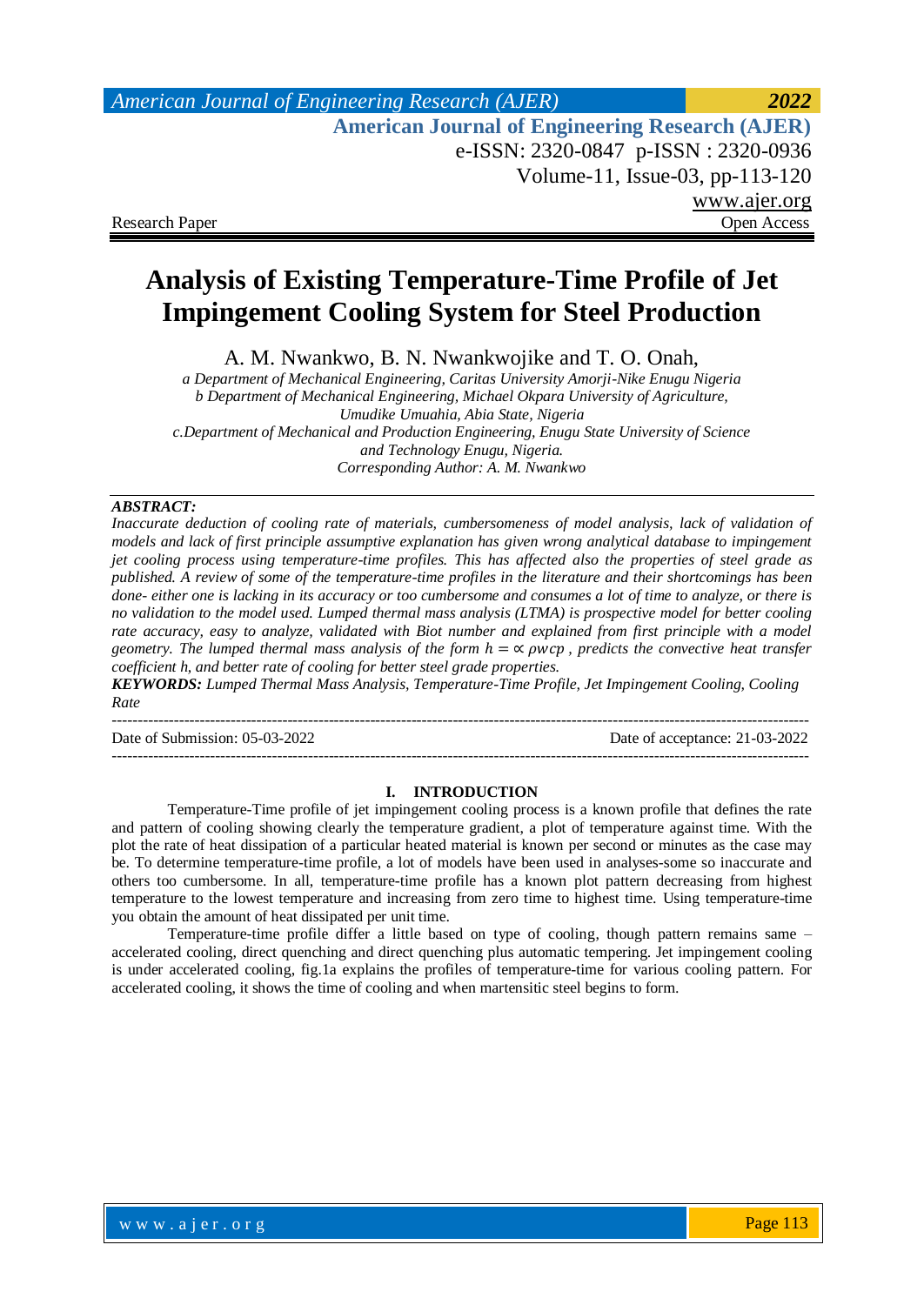

Fig. 1: Temperature-Time Profile of Variant Steel plate Accelerated Cooling (StreiBelberger et al, 2001)

Antonio et al, (2018), further describe the kind of steel formation obtained from temperature-time profile of the variant cooling processes. Showing that controlled cooling and management enhances steel properties. Accelerated cooling, where cooling starts between  $800^{\circ}$ C and  $500^{\circ}$ C under rate between 5 to  $80^{\circ}$ C/s gives ferrite, to pearlite and a mixture of bainite, pearlite and ferrite. Direct quenching give between 5 to  $60^{\circ}$ C/s as cooling starts from  $900^{\circ}$ C and ends at  $200^{\circ}$ C more rapid cooling than accelerated cooling. This give martensite and bainite structures of steel. Obviously, more can be obtained from steel if the heating and cooling are controlled and managed better using the temperature-time profile.

Qian et al, (2016) studied heat transfer coefficient and flow characteristics of hot steel plate cooling by multiple inclined impinging jets, using energy balance for determining heat transfer coefficient of plate cooling process by the equation. Though energy balance equation was used for the temperature-time but the experiment did not actually involve the opposite sides of the inclined impinging jet, hence complete energy balance of the impingement cooling process cannot said to be obtained. In their equation radiation heat transfer cannot be taken care of from their combined equation therefore the accuracy of their temperature-time plot stands to be argued. The assumptive model geometry not shown.

Onah, et al, (2018), in their evaluation of temperature-time profile of steel plate under the analysis of pool boiling mechanism developed an equation for the prediction of zero-surface temperature, used for the calculation and plotting of the temperature profile. They studied the pool boiling mechanism to come up with the developed zero-surface temperature. Pool boiling mechanism is too cumbersome to analyze. The accurate study of film, transition and nucleate boiling under pool boiling has not be done without hitches like consideration of Leidenfrost phenomenon for water which requires thorough and careful analysis and calculation. Hence, the need for an easier analytical tool for engineers to save time and cost.

Singh et al, (2019) analyzed air jet impingement cooling of cylindrical objects using slot jets. Their temperature-time profiles obtained from the simulation showed a close agreement with the experimental temperature-time profiles in the wall-jet region of simulated flow field. A normal calculation of Initial temperature of the cylinder was set to  $70^{\circ}$ c and cooled under air jet impingement using air at room temperature 25<sup>o</sup>C. Temperatures at various locations were measured 2 mm below the surface, along the circumference of the middle cylinder. They fully relied on software simulation for the temperature-time profile and tried to monitor the thermocouple temperature and read same. Obviously the plot is inaccurate as a lot of errors are associated with the temperature-time profile in terms of monitoring.

Jay et al, (2016) conducted experiment on jet impingement cooling of a hot moving steel plate: an experimental study. 29 experimental runs were carried out. Non-linear regression method was used to fit the second-order polynomial derived from the experimental data and to identify the relevant model terms using the statistical software. A quadratic response model was developed considering all the linear, quadratic, and interaction terms, as in their equation. Looking at the regression equation. The description of the terms are not clear, which is radiation, convection and conduction and what happens to each of them. The ambiguity in their model is arguable since model geometry was not show.

Avadhesh et al (2019), concluded an experimental study on heat transfer and rewetting behavior of hot horizontal downward facing hot surface by mist jet impingement cooling. Water and air mixed for jet impingement cooling. Using Infra-red camera they monitored very closely their temperature and time. A onedimensional transient conduction model was used to evaluate the heat flux of the test surface temperature. Again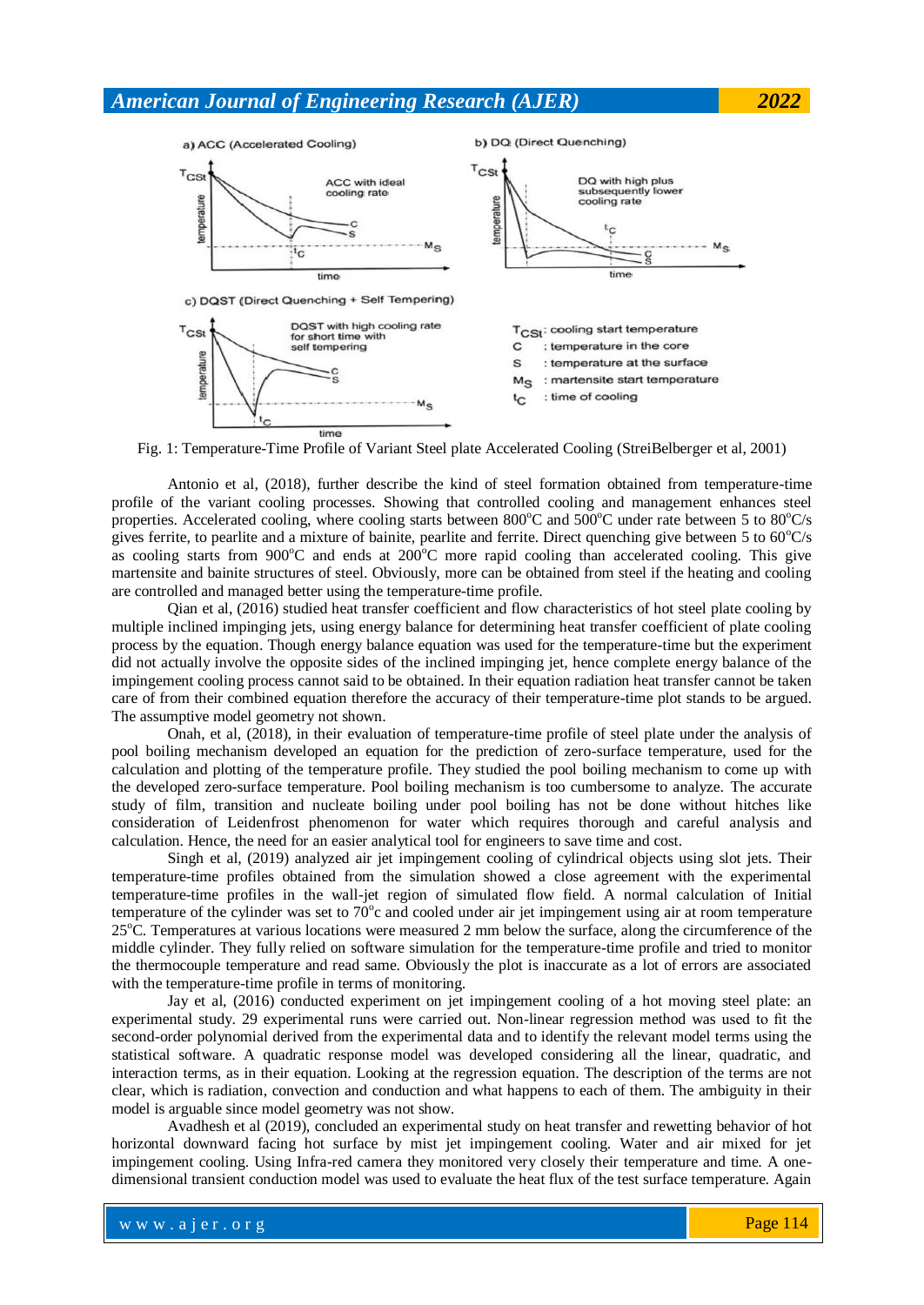energy balance under the transient condition for volume control was used with a specimen length denoted as dx. The model is encompassing and it has all the modes of heat transfer. What is needed is more explanation of the terms in the equation and radiation heat transfer in impingement jet cooling is negligible or not? Model geometry missing in they work.

Purna et al, (2013) modelled numerical state feedback control of jet impingement cooling of a steel plate by pole placement technique. In this work, they considered the modeling to change a dynamic modelbased control of the air jet impingement cooling of steel plate. They propose the design procedure based on state space pole placement techniques for the state feedback control design of jet impingement cooling system. The design of State-Space models is not different from that of transfer functions in that the differential equations describing the system dynamics are written first. For state-Space models, models instead of the equations are arranged into a set of first order differential equations in terms of selected state variables, and the outputs are expressed in the same state variables. A new approach to impingement jet modelling though, however, needs more explanation on the state functions on which it relates to heat transfer with clear model geometry, which is missing in their work.

Molana et al, (2013) investigated the heat transfer processes involved liquid impingement jets. In their review they highlighted the corrections of authors for Nusselt number on jet geometries. They compiled temperature time analytically and ones that were virtually read out with thermocouple and had their profile. No clear model seen in their literature describing the heat transfer terms. Non explanation of their model which must be accompanied with a model geometry-however not seen.

However, the overall models used and yet to be used should be easier to use and very clear in description of terms and name the models so that each will be known for what is it up to and also alongside should be validated dimensionally for homogeneity.

### **II. METHODOLOGY**

Each researcher with his own approach, model and mathematical equations. However, two things remain samethe pattern of the temperature-time profile and gradient of the plots.

Qian, et al, 20116) use the equation below for the prediction of temperature-time in their experiment, radiation, conduction and convection were considered.

$$
-\rho.c.s.\_{\Delta t}^{\Delta T} = qi + qR + q\alpha \tag{1}
$$

Where ρ, c, s are density, specific heat capacity and plate thickness respectively. Also, qi is enthalpy change equal heat transfer by impinging jet, Qr is heat flux by radiation, and  $q\alpha$  is convection.

Onah et al, (2018), developed the equation below for the prediction of temperature-time in jet cooling. The equation is a zero-surface temperature for predicting surface temperatures of heated materials. They used Taylor's series by discretizing the sampled plate into equal number of parts. The temperature take care of the temperature at the surface in between and at the bottom.  $T_{i, n+1}$  takes care of the next temperature after the first is obtained,  $T_{i+1n}$  takes care of the first and initial surface temperature and  $T_{in}$  is the middle temperature and  $T_{i-1n}$ the bottom surface temperature.

$$
T_{i, n+1} = 0.092T_{i+I,n} + 0.816 T_{i,n} + 0.092 T_{i-1,n}
$$
 (2)

Jay et al, (2016), using regression analysis, as shown in equation 3 below, designed with correlation independent parameters with dependent variables (cooling rate and CHF) by using a response surface methodology to optimize the process parameters to maximize the cooling rate and critical heat flux (CHF). Within this methodology, a four-factor, three-level BBD has been applied to study the combined effect of all four parameters (water flow rate Fw, nozzle height H [distance between hot surface to nozzle exit], speed of the steel plate Pv, and amplitude of oscillation Sn) on the cooling rate and CHF.

$$
Y = C_o + \sum C_i X_i + \sum C_{ii} X_{ii}^2 + \sum C_{ij} X_i X_j + \epsilon
$$
 (3)

Where Y is predicted yield,  $C_0$  is constant,  $C_i$ ,  $c_{ii}$ ,  $c_{jj}$  is linear coefficient, quadratic coefficient and cross-product coefficient respectively. The sample was cooled from  $900^{\circ}$ C to room temperature by using water jet nozzle. Avadhesh, et al (2019). From their model, it has a long equation and it takes care of all the heat transfer modes and the subscripts are not clearly explained.  $AT$ 

$$
\rho cpdv \frac{\partial r}{\partial t} = q_{cond,x}A - q_{cond,x+Ax}A - q_{rad,b}dA_{s,b} - q_{conv,b}dA_{s,b} - q_{rad,t}dA_{s,t} - q_{conv,t}dA_{s,t}
$$
  
+  $q_{edv}$  (4)

Here, dT/dt denotes the change in surface temperature of the sampled material at a location with time. While, **q**<sub>cond x</sub>, and q<sub>cond x</sub> + x<sub>i</sub>, refer the axial heat flow into and from the test material at distance x and  $x + \Delta x$ respectively. Also, **qrad b, qrad t, qconv b, qconv t,** and **q<sup>e</sup>** denote the radiative heat flux from the bottom surface, radiative heat flux from the top surface. Convective flux from the bottom surface, convective heat flux from the top surface and volumetric heat generation due to electrical heating, respectively. While ρ, T and A denote the density and specific heat, surface temperature and cross-sectional area of the test specimen, respectively.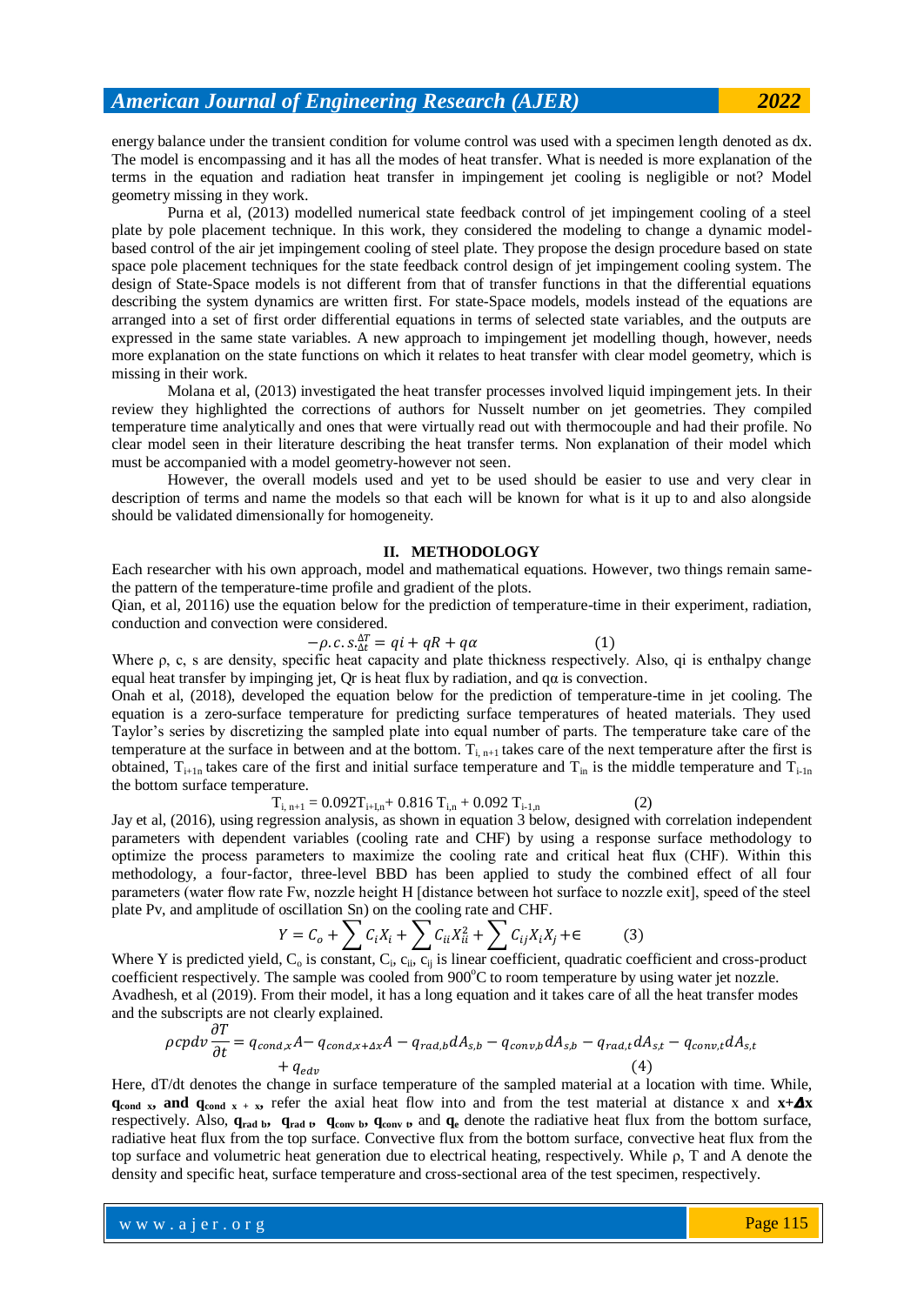Purna et al, (2013) their State models are directly derived from the original system equations. The standard form of the State-Space model equation is

 $X(t) = AX(t) + \tilde{A}(t) - State$  equation, Using control symbols they arrived at the final equation as  $X(t) = (A-BK)$  $X(t)$  (5)

Using continuous-time model predictive control framework the model geometry is not seen for analysis from principle on how it is obtained. From their work, is shows that it is in nonlinear form. Considering the nonlinearity as strain rate in convective heat transfer.

Molana et al, (2013) after an elaborate review of all correlation of dimensionless numbers Prantl, Reynolds, Peclet and Nusselt for optimal values. They came us with their optimal correlation after taking into account Nano fluids particles and nozzle geometry. Though, worked with nozzle geometry but had the model geometry missing.

$$
Nu = 0.2464(1.0 + 2.2061\emptyset^{0.3464}Pe^{0.2715}Re^{0.5375}Pr^{\frac{1}{3}}
$$
(6)

where, Nu, φ, Pe, Re, H and D, are the Nusselt number, volume fraction of nanoparticles, Peclet number, Reynolds number, jet to target distance and diameter of nozzle, respectively.

### **III. RESULTS AND DISCUSSIONS**

From Fig. 2 the temperature was highest at around 790 $^{\circ}$ C - 800 $^{\circ}$ C from zero seconds and sub-cooled to around  $670^{\circ}$ C to  $650^{\circ}$ C in 45sec. The gradient maintained the same pattern despite the shape of the plot, difference in each of them is that cooling starting point and the ending. Cooling is an accelerated controlled cooling.



Fig. 2: Temperature-time profile of equation 1

From Fig. 3 temperature was highest at  $450^{\circ}$ C at zero seconds and sub-cooled to  $260^{\circ}$ C at time of 7440 seconds. Clearly, the temperature-time pattern shows accelerated cooling, which is obvious jet impingement cooling profile.

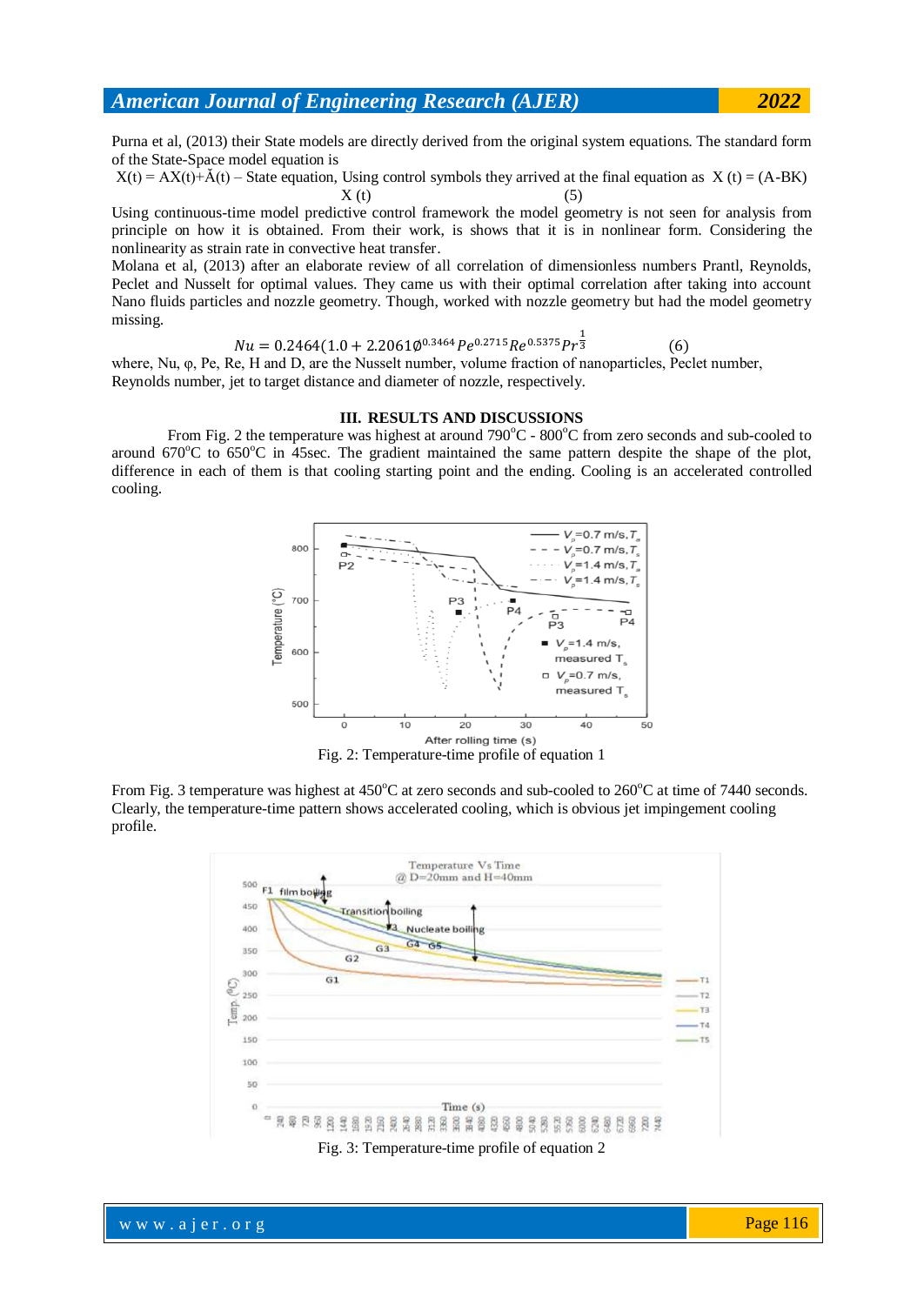In Fig. 4 there is a sharp drop of the temperature which depict a different type of cooling-direct quenching of heated sample. From the scaled temperature it was highest at  $1^{\circ}$ C and sharply drops to 0.2 $^{\circ}$ C at around 0.3secs.



Fig. 4: Temperature-Time Profile of Singh et al, (2019)

Fig. 5 showed zig zag profile which identified the nanoparticle of the fluid. From their correlation they had the optimal temperature-time profile from  $900^{\circ}$ C to  $600^{\circ}$ C at 35.45sec.



Fig. 5: Temperature-time profile of equation 3

From fig. 6 shows clearly accelerated cooling pattern of temperature-time. At 500°C the sampled material was maintained for about 0.1sec before cooling starts and it cooled down to about 150°C at 0.1sec, 0.15sec, 02sec, to 0.4sec.for different geometry.



Fig. 6: Temperature-Time Obtained from Equation 4

Fig 7 showed a sinusoidal and linear pattern of temperature-time profile in comparism, where highest temperature was at 800 $^{\circ}$ C cooled down to 755 $^{\circ}$ C in 20secs. This cooling is auto-direct quenching – in between accelerated cooling and direct quenching.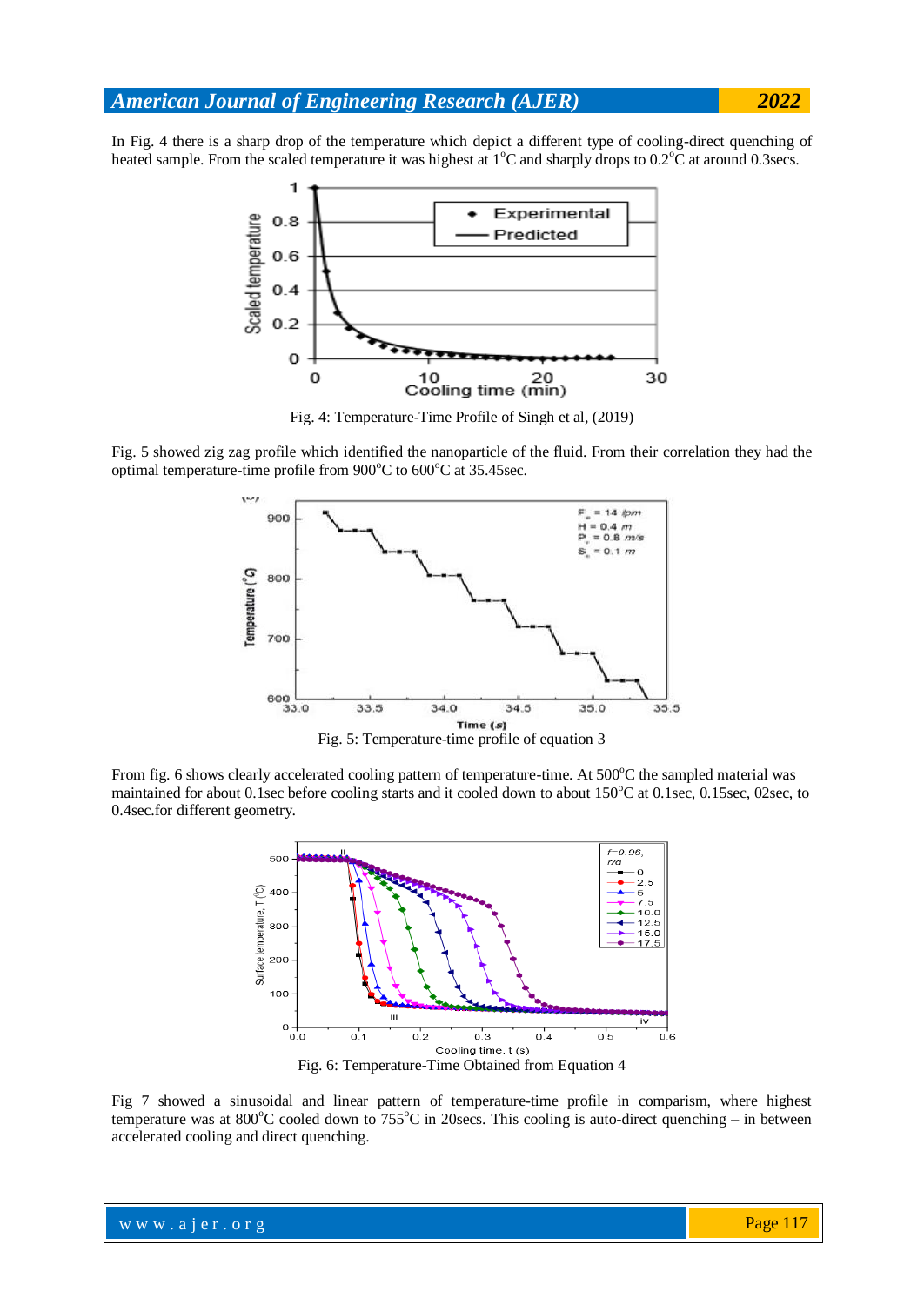

Fig. 7: Temperature-Time Obtained from Equation 5

Fig8. Displayed highest temperature of  $350^{\circ}$ C cooled down to below  $150^{\circ}$ C in 300secs. Very low temperature and longer time of cooling. Also an accelerated controlled cooling.



Fig. 8: Temperature-Time Profile of Molana et al, (2013)

In the analysis of all these temperature-time profile of impingement jet cooling, it showed that either one is cumbersome to analyze and takes much of the engineers time or it does not clearly explain the terms and what assumptions therein in the model or there is not known validation of the model using dimensionless parameters or dimensional analysis. With these the temperature-time though will maintain the same standard pattern will not be accurate in deducing the cooling rate of the sampled material. Hence, the need for a clear model that encompasses all the shortcoming therein in the reviewed works.

#### **Controlled volume of lumped Thermal Mass Model Analysis for Evaluation of Convective Heat Transfer Co-efficient h**

The basic concept in the analysis of lumped thermal mass model, is that the inside temperature of body remains basically constant during the whole period of heat transfer process. Temperature of this kind of body are only dependent on time,  $T = T(t)$ . This also means that in the analysis, no temperature gradient exists -which means that the inside resistance of such body (conduction) is negligible in comparison with its external resistance (convection). In this model, when a mass, which can be a well-conducting solid like steel or a wellmixed fluid like impingement fluids, is subjected to heating or cooling by contact to an environment with which it exchanges heat, one assumes that temperature variations within the mass can be neglected in comparison with temperature difference between mass and surrounding fluid. (Shankar, 2019). The control volume of lumped thermal mass model of impingement process of Fig.9 simplifies the complicated modelling process of impingement cooling which involves conduction and convection. In this process, we assumed that:

i. Heat transfer from the hot steel plate is seen as a lumped mass.

ii. The rate of mass resistance to heat is negligible when compared with rate of resistance of heat with impinging fluid.

iii. The volume of the mass remains unchanged.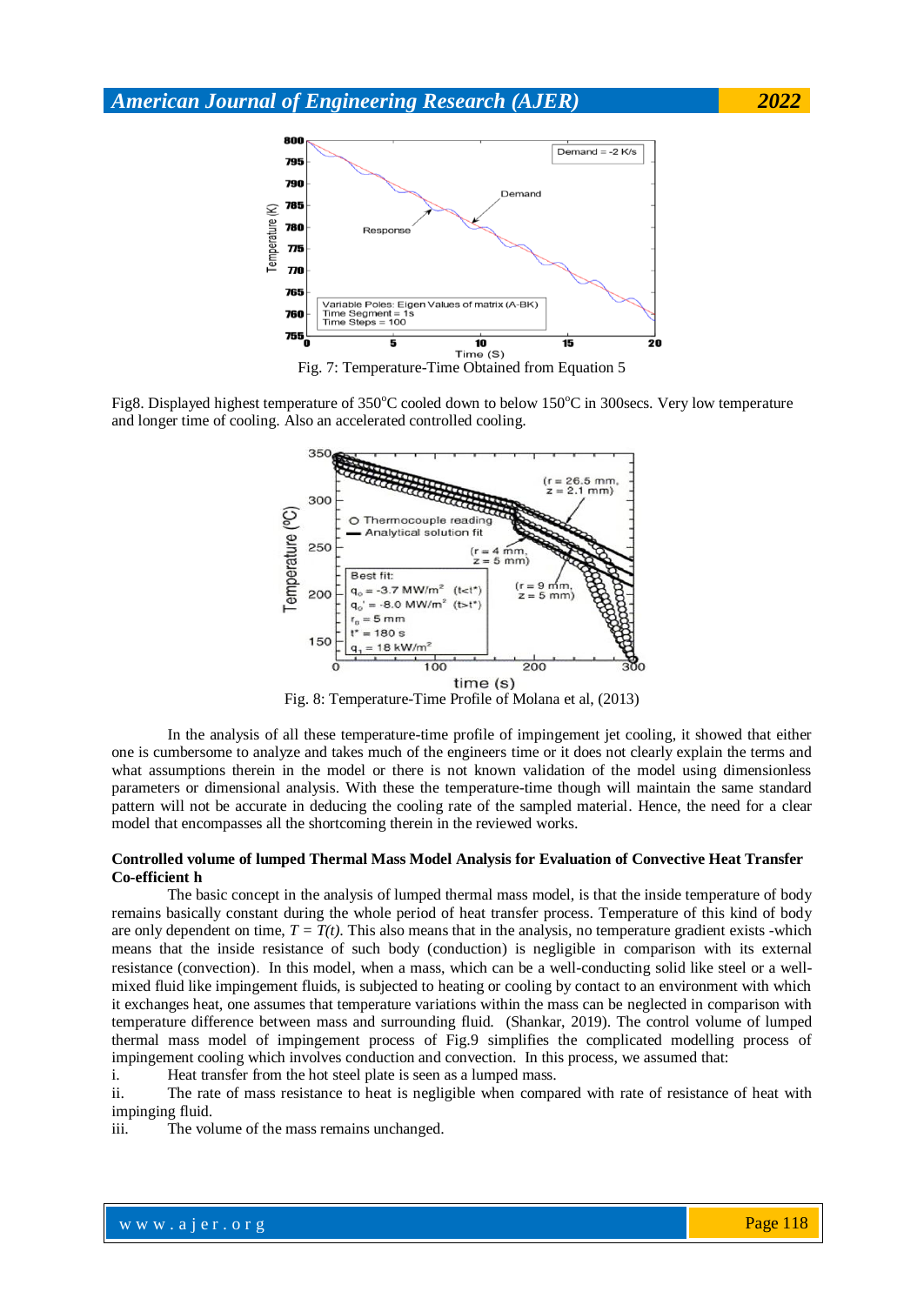

**Fig. 9: Control volume of lumped thermal mass model Analysis of impingement process**

By the lumped mass method based on control volume of the steel plate Fig. 9, mass behaves as a single lump of temperature, T. Thus equating conduction heat transfer at bottom to that conducted at top by convection, since boiling heat is infinitesimal, we have this equation

gradient is 
$$
-\propto = \frac{-hAt}{mcp}
$$
 (7)

From which,  $h = \alpha \rho w c p$ Where h is convective heat transfer co-efficient  $W/m^2k$ 

for steel, density  $\rho=\frac{7}{4}$  $\frac{100hg}{m^3}$ , specific heat Cp  $= \frac{5}{k}$  $\frac{\partial u_{0j}}{\partial k_{gk}}$ ; sampled thickness  $w = 0.012m$ ,  $\propto$ , is gradient from equation (7)

### **Validity of Experimental Model**

From our initial assumptions in the lumped thermal mass model, we assumed that temperature variation within mass is very small as compared to the surroundings. This variation can be neglected and assuming whole mass to a single lump of temperature. This will be correct when

Therefore, validity of the model lies within the equation below

$$
\frac{L_{/KA}}{1_{/hA}} \ll 1
$$
\n(9)\n
$$
\frac{hL}{Ks} \ll 1
$$
\n(10)

Equation 10 is dimensionless number called Biot number, validates the lumped thermal mass model.

#### **IV. CONCLUSIONS**

Therefore, the use of lumped thermal mass analysis gives accurate rate of cooling and it is not cumbersome to analyze, it is validated with Biot number and its assumptions are clearly spelt out.

It is strongly recommended for impingement jet cooling process to use the lumped thermal mass analysis of the form  $h = \infty$  *pwcp* for the evaluation of convective heat transfer coefficient h, which will enable one to obtain other dimensionless numbers associated with fluid flow.

It revealed that with this model accuracy of cooling rate on any sampled materials will not be questioned. Hence a better steel grade properties will be obtained.

#### **REFERENCES**

- [1]. Antonio, A. G. (2014). Accelerated Cooling of Steel Plates: The Time has Come. *Journal of ASTM International, 5*, 8 15.
- [2]. Avadhesh, K. S., & Mayank, M. a. (2019). AnExperimental Study on Heat Transfer and Rewetting Behaviour of Hot Horizontal Downward Facing Hot Surface by Mist Jet Impingement. *Elsevier Journal of Applied Thermal Energy*(151), 474-495.
- [3]. Jay, J. M., Ravikumar, S. V., Sarkar, I., & Pal, S. K. (2016). Jet Impingement Cooling of a Hot Moving Steel Plate: An Experimental Study. *Taylor and Francis*(29), 1 - 17. doi:10.1080/08916152.2015.1046019
- [4]. Molana, M. a. (2013). Investigation of Heat Transfer Processes Involved Liquid Impingement Jets: A Review. *Brazilian Journal of Chemical Engineering, 30*(03), 413-435.
- [5]. Onah, et al, (2018)*, Evaluation of Temperature Profile on Pool Boiling Using Jet Impingement*
- [6]. *Cooling System,* American Journal of Engineering Research (AJER)*,* e-ISSN: 2320-0847 p-ISSN : 2320-0936 Volume-7, Issue-6, pp-304-310.
- [7]. Purna, C. M. (2013). Model Based Numerical State Feedback Control of Jet Impingement

www.ajer.org where  $\mathcal{L} = \mathcal{L} \left( \mathcal{L} \right)$  is the set of  $\mathcal{L} \left( \mathcal{L} \right)$